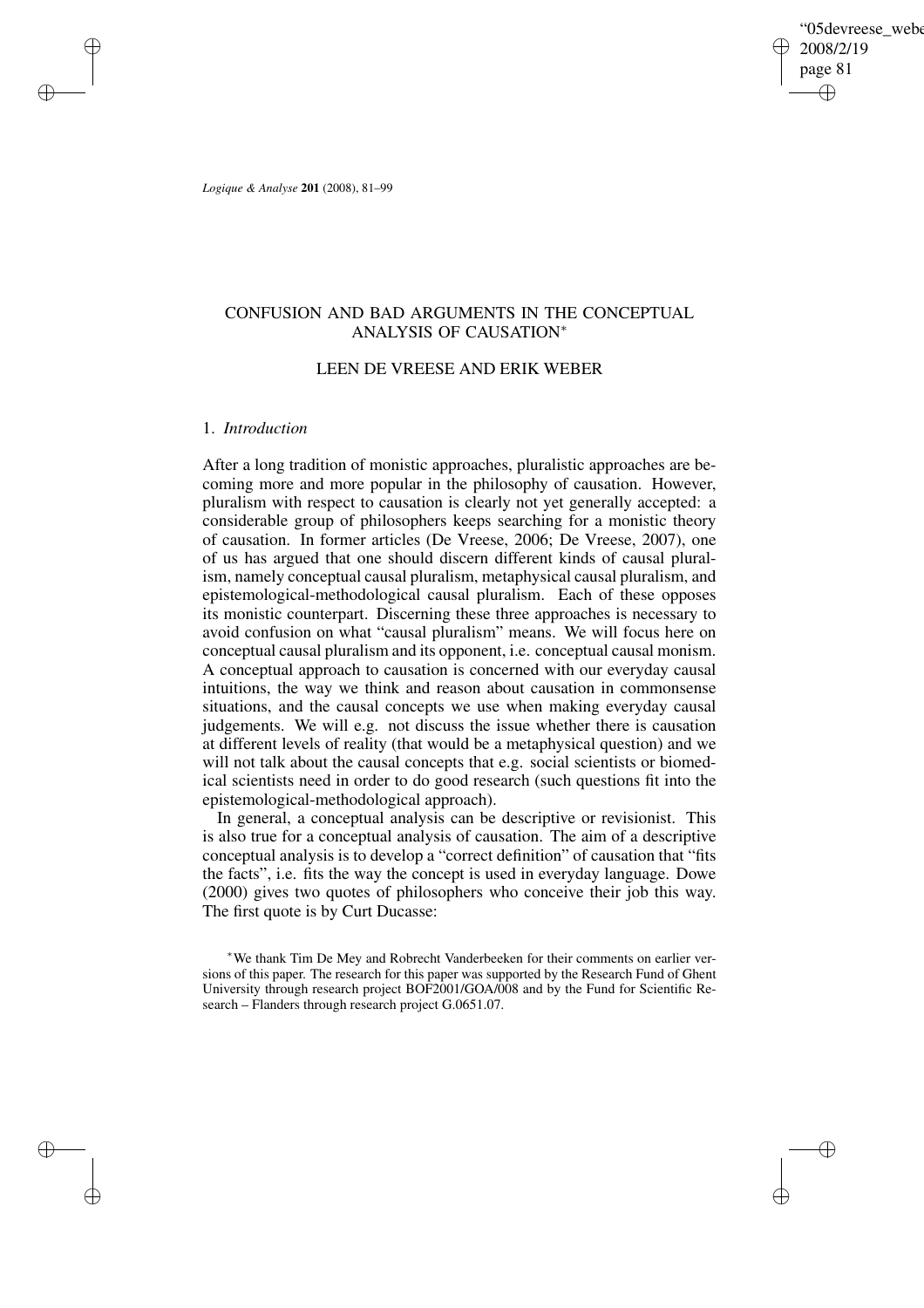'05devreese\_webe 2008/2/19 page 82 ✐ ✐

✐

✐

#### 82 LEEN DE VREESE AND ERIK WEBER

The problem of giving a 'correct' definition of the causal relation is that of making analytically explicit the meaning which the term 'cause' has in actual concrete phrases that our language intuition acknowledges as proper and typical cases of its use. (from Ducasse, 1926; quoted in Dowe, 2000, p. 2)

The second quote is by Hart and Honoré:

The ordinary man has a quite adequate mastery of various concepts within the field of their day-to-day use, but, along with this practical mastery goes a need for explicit statement and clarification of the principles involved in the use of these concepts. (from Hart  $\&$ Honoré, 1985; quoted in Dowe, 2000, p. 3)

A revisionist conceptual analysis proposes changes to the way we use the word "cause". Hume is the prototype of this: after rejecting the way we use the word in ordinary language on the grounds that this is epistemologically suspect (necessary connections cannot be observed) he proposes to use "cause" in a different, acceptable way: cause = contiguity + time order + constant conjunction. Hume is well aware that this definition is not completely consistent with our daily intuitions, but it is (in his view) free of epistemological problems. The fact that his definition is free of epistemological problems, in his view, justifies the revision.

In this paper we discuss three important recent contributions to the conceptual analysis of causation: Hall 2004, Dowe 2000 and Woodward 2003. We will show that, while Ned Hall's plea for a dualistic conceptual analysis is methodologically sound, there are serious methodological problems with the way Phil Dowe and Jim Woodward defend their monistic theories. This does not entail that Hall is right. And we do not want to decide here who is right. Our aim is meta-philosophical: we want to make sure that the debate continues in a methodologically correct way, by clearing up confusions and exposing bad argumentation strategies.

The structure of this paper is straightforward. In Sections 2–4 we present the core of the theories of Hall, Dowe and Woodward and give a methodological appraisal of them. In Section 5 we describe how the debate on what is the best conceptual analysis of causation can and should continue.

✐

✐

✐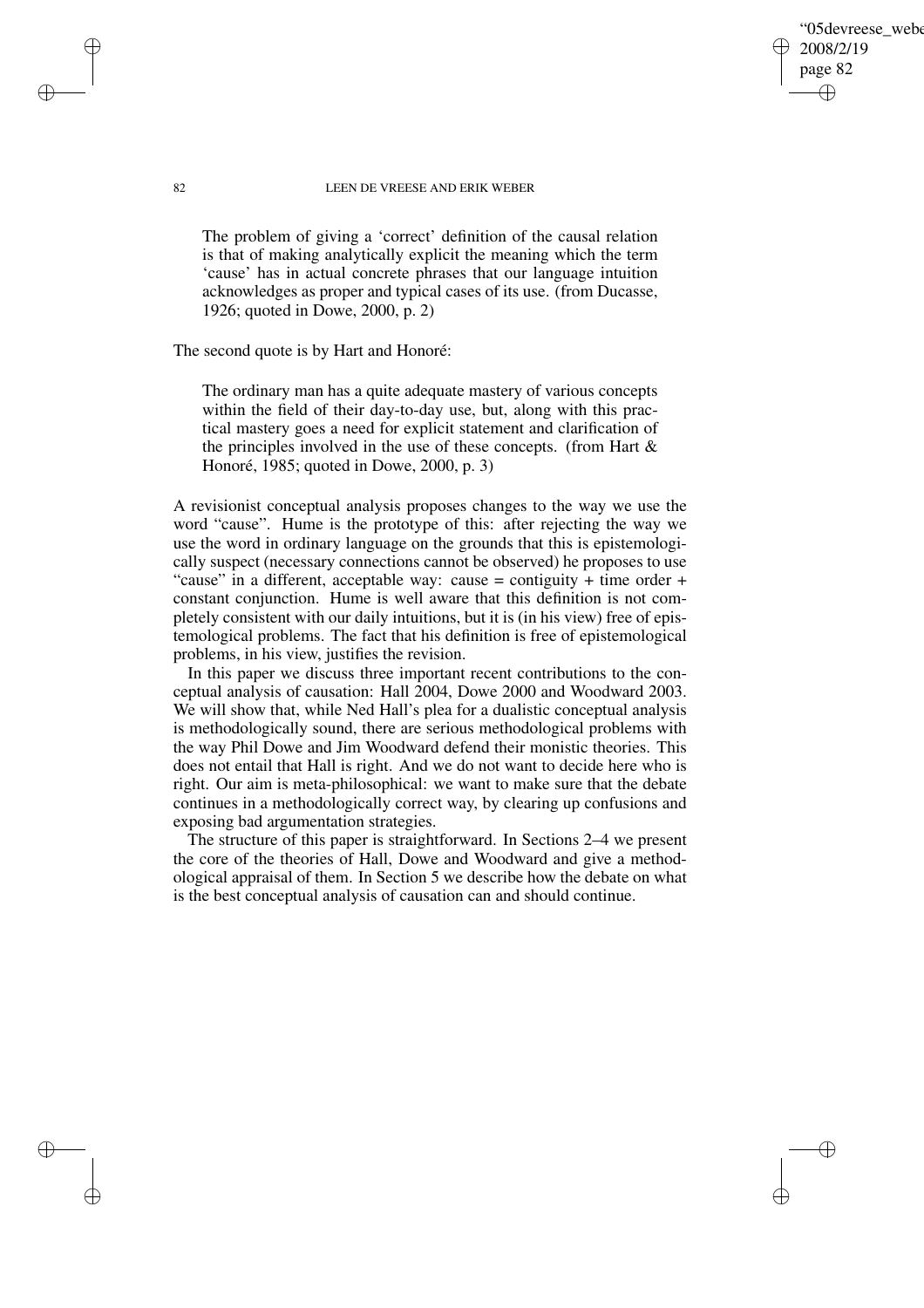✐

#### CONCEPTUAL ANALYSIS OF CAUSATION – CONFUSION AND BAD ARGUMENTS 83

# 2. *Ned Hall's Plea for Causal Dualism*

✐

✐

✐

✐

*2.1.* Ned Hall is probably the most influential conceptual causal pluralist at the moment. He has recently argued that causation, "understood as a relation between events", comes in at least two basic and fundamental different varieties:

Events can stand in one kind of causal relation — *dependence* for the explication of which the counterfactual analysis is perfectly suited [namely, had  $c$  not occurred,  $e$  would not have occurred] (. . .). And they can stand in an entirely different kind of causal relation — *production* — which requires an entirely different kind of causal analysis [namely, c produces  $e$ ] (...). (Hall, 2004, p. 226, cf. p. 252–257; emphasis added)

If we put his view into a definition of causation, we get:

C causes E, if and only if, [E counterfactually depends on C] or [there is a causal mechanism by which C produces E].

Hall argues that in some cases a reading in terms of production is required, in yet some others a reading in terms of dependence, and, in most cases, a reading in terms of both. Let us start with a quintessential example from Hall, which is intended as an example of a case where only dependence is required:

Suzy and Billy have grown up, just in time to get involved in World War III. Suzy is piloting a bomber on a mission to blow up an enemy target, and Billy is piloting a fighter as her lone escort. Along comes an enemy fighter plane, piloted by Enemy. Sharp-eyed Billy spots Enemy, zooms in, pulls the trigger, and Enemy's plane goes down in flames. Suzy's mission is undisturbed, and the bombing takes place as planned. If Billy hadn't pulled the trigger, Enemy would have eluded him and shot down Suzy, and the bombing would not have happened. (Hall, 2004, p. 241)

Billy's pulling the trigger *did not produce* the bombing, rather it neutralized a state-of-affairs that would have prevented the effect from occurring. The occurrence of the bombing *was dependent* on Billy's pulling the trigger, but not produced by it. In this example, the effect counterfactually depends on the cause, but there is no mechanism linking cause and effect. Counterfactual dependence "seems to be the only appropriate causal relation for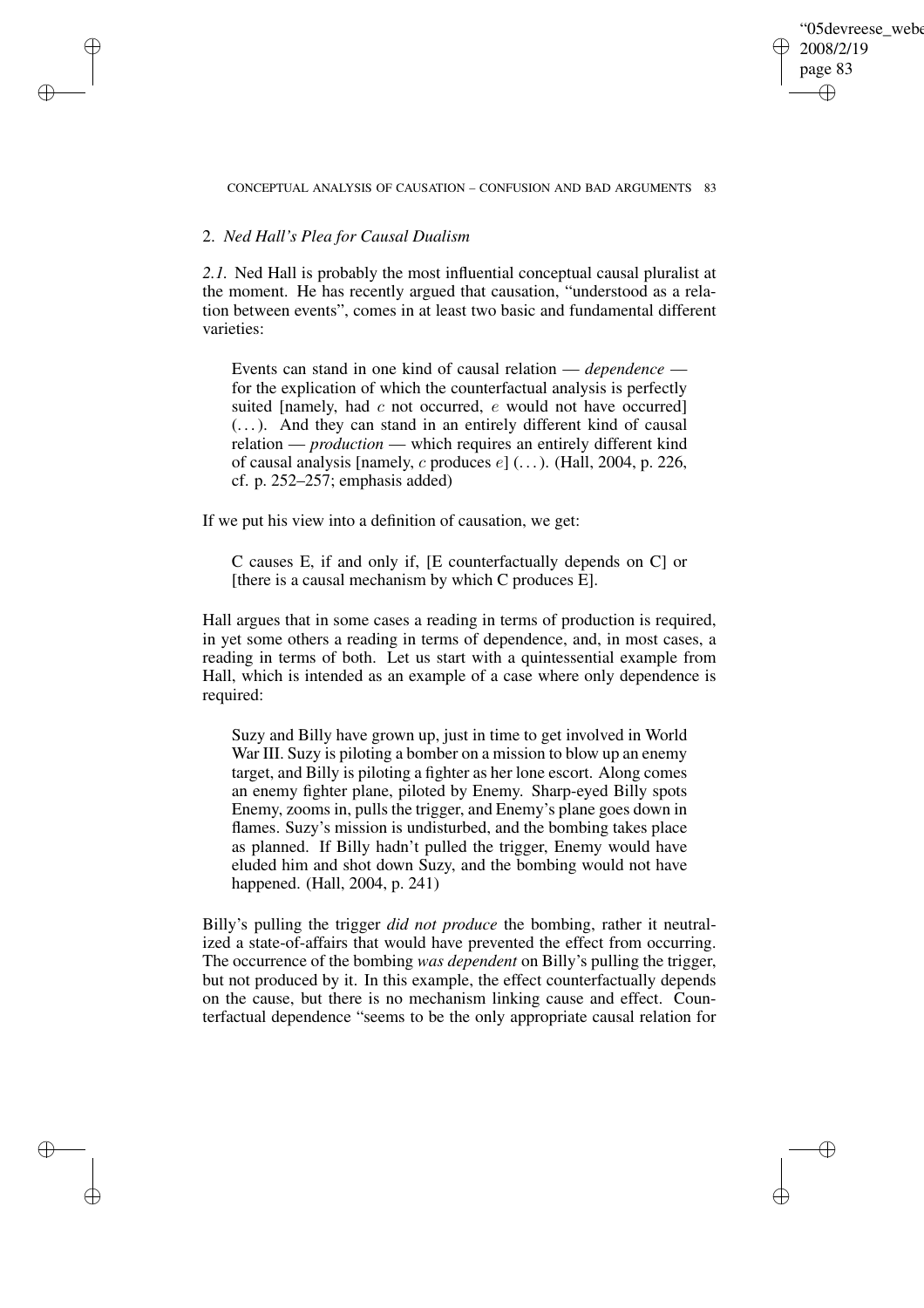'05devreese\_webe 2008/2/19 page 84 ✐ ✐

✐

✐

#### 84 LEEN DE VREESE AND ERIK WEBER

such "negative events" to stand in" (ibid., p. 256). Hall counters the obvious counter-response that would read this example in mechanistic terms, as follows:

A remarkably frequent but entirely unsatisfactory response is the following: Billy's action *is* connected to the bombing via a spatiotemporally continuous causal chain — it's just that this chain consists, in part, of *omissions* (namely, the various failures of Enemy to do what he would have done, had Billy not fired).  $( \dots )$ For there is no reason to believe that the region of spacetime these omissions occupy intersects the region of spacetime that Suzy and her bomber *actually* occupy; to hold otherwise is just to mistake *this* region with the region she *would have* occupied, had Billy not fired. (ibid., p. 243)

In other cases there is a causal mechanism but no counterfactual dependence (because there is simultaneous over-determination). Suppose that Billy and Suzy are engaged in a competition to see who can shatter a target bottle first. Suppose further that Suzy throws her rock a split second before Billy. Suzy's throw is spatiotemporally connected to the shattering in the right way, but Billy's is not:

Suzy's throw is a cause of the shattering, but Billy's is not. Indeed, every one of the events that constitute the trajectory of Suzy's rock on its way to the bottle is a cause of the shattering. But the shattering depends on none of these events, since had they not occurred the bottle would have scattered anyway, thanks to Billy's expert throw. (ibid., p. 235)

Hall concludes from this that counterfactual dependence is causation in one sense: it is sufficient for causation but not necessary.

An important aspect of Hall's view is that in typical cases of causation, both relations are present and production and dependence coincide (ibid., p. 254, p. 265). So though the relations are conceptually distinct, in the actual world their extensions overlap in most cases. Atypical cases of causation occur where there is a production relation without counterfactual dependence (e.g. over-determination) or where there is a relation of counterfactual dependence without a production relation (e.g. double prevention).

*2.2.* It is clear that Hall aims at a descriptive conceptual analysis. In defending his approach, he talks, for example, about "[the] basic principles governing *our application of "cause"*" (ibid., p. 255, emphasis added), and

✐

✐

✐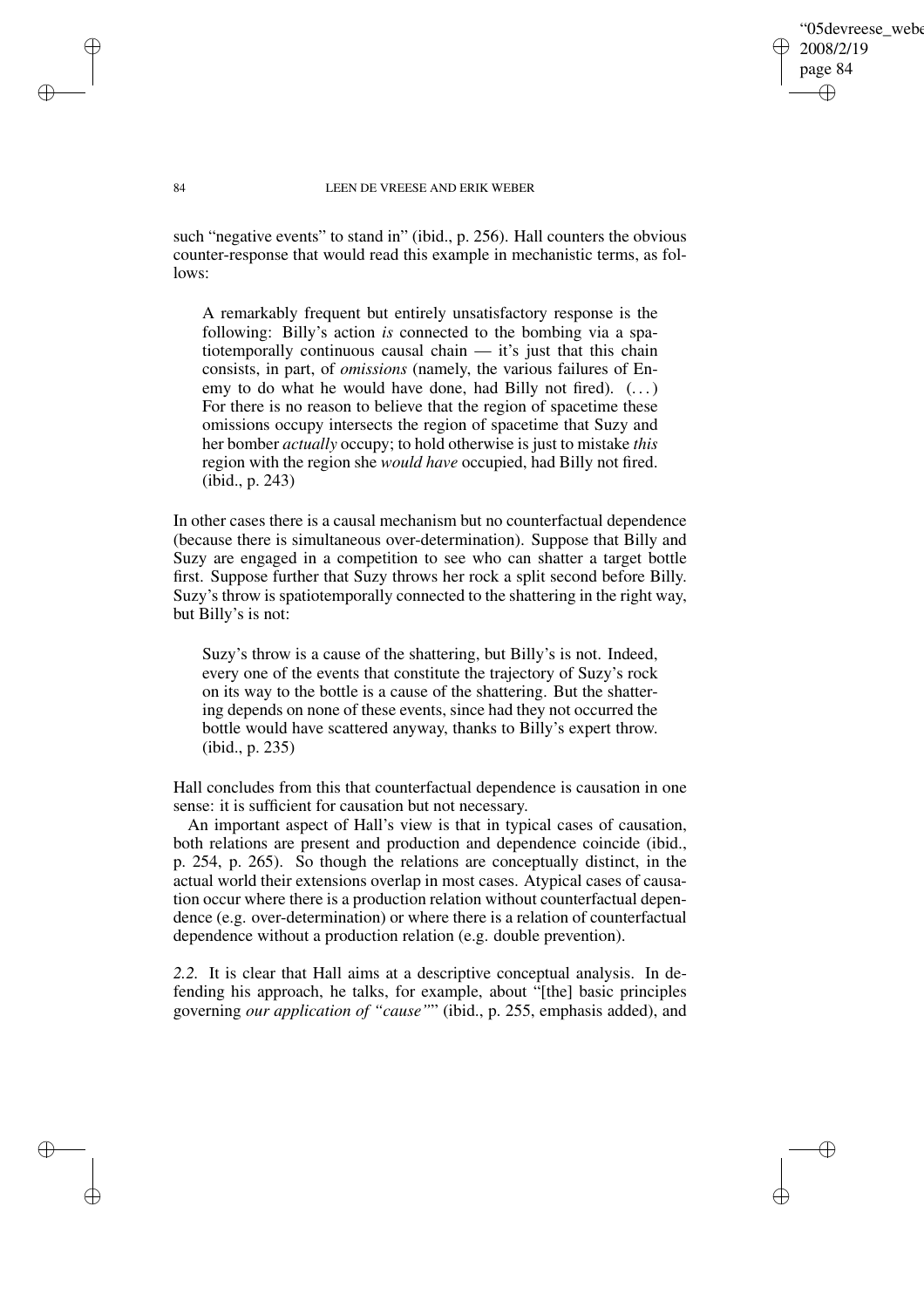✐

## CONCEPTUAL ANALYSIS OF CAUSATION – CONFUSION AND BAD ARGUMENTS 85

✐

✐

✐

✐

"the ambiguity in *our causal talk*" (ibid., p. 256, emphasis added)). And he always respects the verdict of our intuitions. As an example, take a look at the way he argues against the following possible objection:

A third, more congenial objection begins by granting the distinction between production and dependence, but denying that dependence deserves to be counted a kind of causation at all. Now, I think there is*something* right about this objection, in that production does seem, in some sense, to be the more "central" causal notion. As evidence, consider that when presented with a paradigm case of production without dependence [. . .] we unhesitatingly classify the producer as a cause; whereas when presented with a paradigm case of dependence without production [. . .] our intuitions (well, those of some of us, anyway) about whether a genuine causal relation is manifested are shakier. Fair enough. But I think it goes too far to deny that counterfactual dependence between wholly distinct events is not a kind of *causal* relation. Partly this is because dependence plays the appropriate sort of roles in, for example, explanation and decision. [...] And partly it is because I do not see how to accommodate causation of and by omissions (as we should) as a species of production; counterfactual dependence seems the only appropriate causal relation for such "negative events" to stand in. (ibid., p. 256)

He further presents a counterexample to his own theory, and recognizes that it forms a real problem for his account, necessary to be dealt with in future research:

[T]here are certain kinds of cases that we have some inclination to call cases of causation, but that also elude classification in terms of production or dependence. Here is an example, a slight variation on the story of Billy, Suzy and Enemy: This time, there is a second fighter plane escorting Suzy. Billy shoots down Enemy exactly as before, but if he hadn't, the second escort would have. (ibid., p. 271)

This example is an instance of preempted double prevention; in this case it is no longer true that the bombing wouldn't have happened if Billy hadn't pulled the trigger. Hall admits that one will nonetheless be inclined to grant Billy some causal responsibility for the success of the bombing, just as when there was no second escort. In admitting this kind of counterexample to be "a piece of unfinished business that affects my account of causation" (ibid., p. 272), Hall is very consistent in aiming at his goal, a descriptive conceptual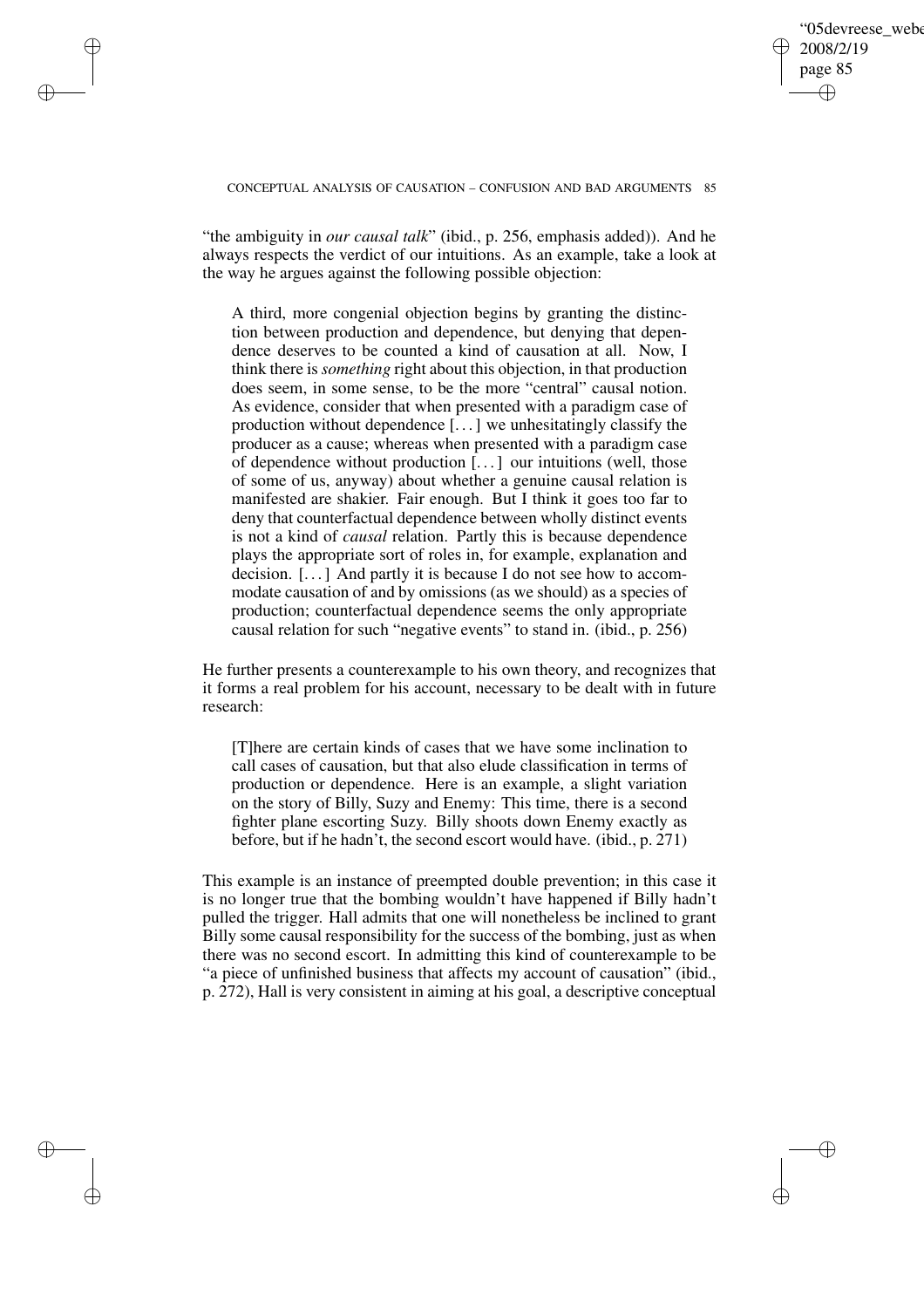## '05devreese\_webe 2008/2/19 page 86 ✐ ✐

✐

✐

#### 86 LEEN DE VREESE AND ERIK WEBER

analysis which respects our causal intuitions. His aim is clear, and the way he argues is consistent with his aim.

## 3. *Phil Dowe's monistic analysis in* Physical Causation

*3.1.* In the first chapter of *Physical Causation*, Dowe says that he wants an empirical analysis of causation, not a conceptual analysis. This distinction is however very ambiguous, since he admits that his empirical analysis comes down to "a conceptual analysis of a concept inherent in scientific theories" (Dowe, 2000, p. 11), and he further stresses that this differs from a conceptual analysis of scientists' usage of the term. However, if one takes a further look at Dowe's arguments, it turns out that he is doing ordinary conceptual analysis. He criticizes existing theories of causation on the ground that they do not square with his intuitions (which, like every conceptual analyst, he assumes to be shared by the readers of his book) about certain examples. Indeed, most of his examples are scientific: they are drawn from physics. But the intuitions he attaches to them are not scientific: they are not inherent in the theory. They are Dowe's intuitions. Here is an overview of crucial moves of Dowe:

## *Radioactive decay of an unstable atom (contra Hume's determinism)*

Let us start with the following example of Dowe, which should show that Humean deterministic theories of causation have shortcomings:

In order to rattle everyday intuitions, consider the following argument. If I bring a bucket of  $Pb^{210}$  into the room, and you get radiation sickness, then doubtless I am responsible for your ailment. But in this type of case, I cannot be morally responsible for an action for which I am not causally responsible. (Dowe, 2000, p. 23)

The argument is that, given the scientifically plausible assumption that the decay of  $Pb^{210}$  is an indeterministic process, it follows that indeterministic causation exists and hence that deterministic theories of causation should be rejected because of this counterexample. Contrary to his own intentions, Dowe defends this counterexample to Hume's deterministic approach on the basis of folk intuitions and scientist's causal talk:

It may be objected here that I am making an illicit appeal to everyday intuitions about meaning — illicit since I am using them to criticise Hume's empirical theory. The latter is true. However,

✐

✐

✐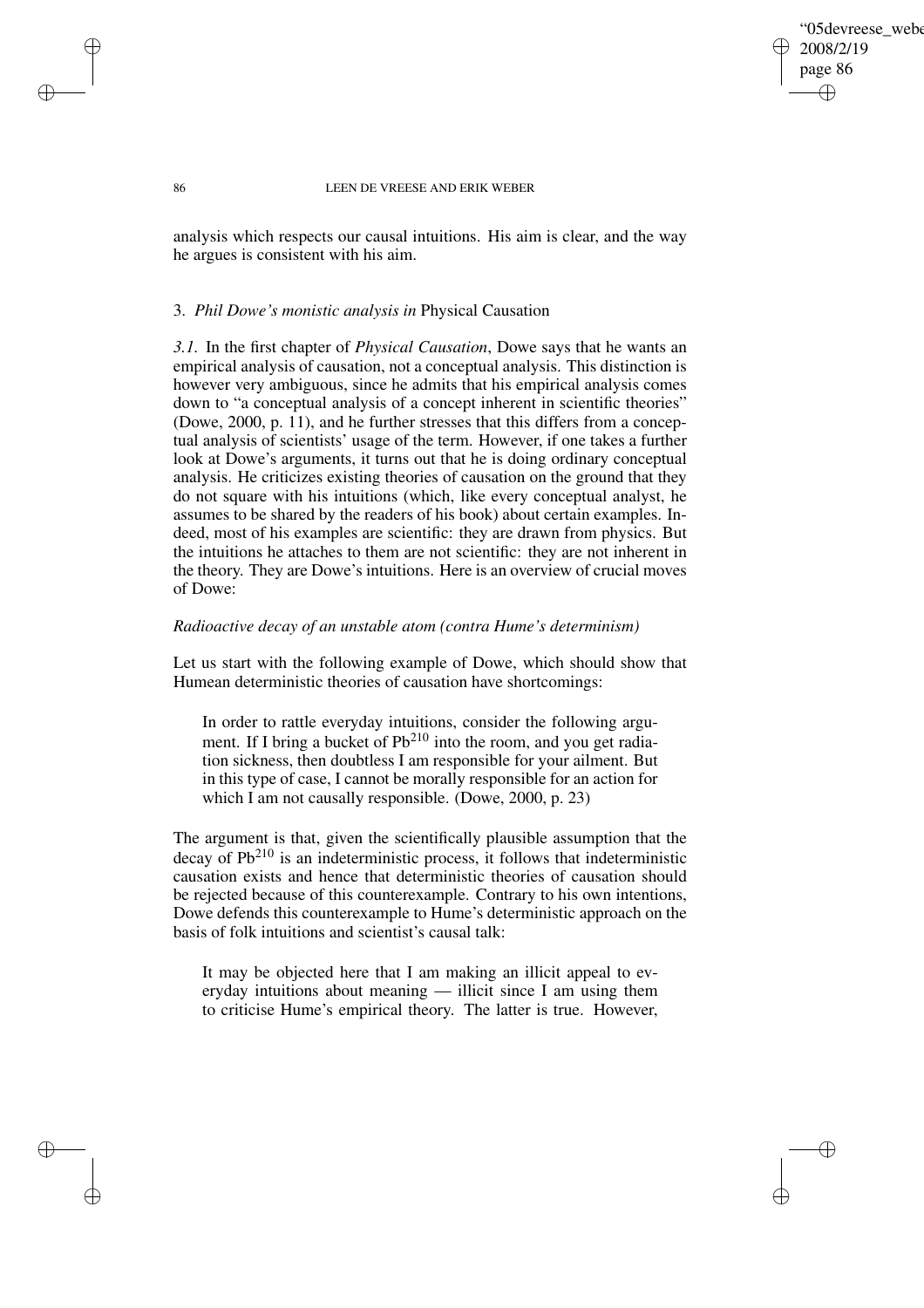✐

## CONCEPTUAL ANALYSIS OF CAUSATION – CONFUSION AND BAD ARGUMENTS 87

✐

✐

✐

✐

this does not preclude us from utilising such considerations for the purpose of shaking preconceptions, such as causal determinism, if those preconceptions have no scientific basis. I don't think this is an illicit strategy.

But I also have a second argument. This is simply to point out that scientists describe such cases of decay as instances of *production* of Hg<sup>206</sup>. Now 'production' is a near-synonym for 'causation' (Mellor, 1988:231), so it's not just folk engaged in everyday discourse, but also scientists at work, who pronounce C to be a cause of E. It may be objected here that we should be appealing not to what scientists say at offhand moments, but to the concepts inherent in scientific theory and explanation. I agree that such considerations carry more weight. But scientists' language does illustrate the fact that they see no scientific obstacle to applying our everyday concept of causation to indeterministic cases. (Dowe, 2000, p. 23–24)

However, what Dowe does not seem to be aware of, is that his analysis of the example involves itself a preconception which has no scientific basis. As Steel (2007) points out, it is very clear that Dowe bases his argumentation on a presupposed understanding of the concept of causality according to which moral responsibility entails causal influence. Such a presupposition can nonetheless not be derived from physics. In other words, contrary to what Dowe claimed to be aiming for, his analysis is based here on several causal intuitions which can not at all be derived from a causal concept inherent in the scientific theory under consideration.

# *Chance-lowering causality and subatomic physics (contra Suppes' probabilistic approach)*

To reject Suppes' probabilistic approach to causation in terms of a positive statistical relevance (PSR) relation between cause and effect, Dowe bases his argumentation on a single counterexample involving chance-lowering causality. The best-known example of chance-lowering causality is the example of the golf ball that is rolling towards a cup, but is then kicked by a squirrel resulting in an unlikely series of collisions with nearby trees which make the golf ball end up into the cup after all. Although the kick of the squirrel lowers the chance that the golf ball will end up in the cup, it nonetheless causes this outcome in this example. Consequently, we are confronted here with a case in which cause and effect do not stand in a positive statistical relevance relation. This counterexample can nonetheless be solved by some methods proposed by Salmon (1984) and Menzies (1989). However, Dowe claims to have a counterexample of chance-lowering causation from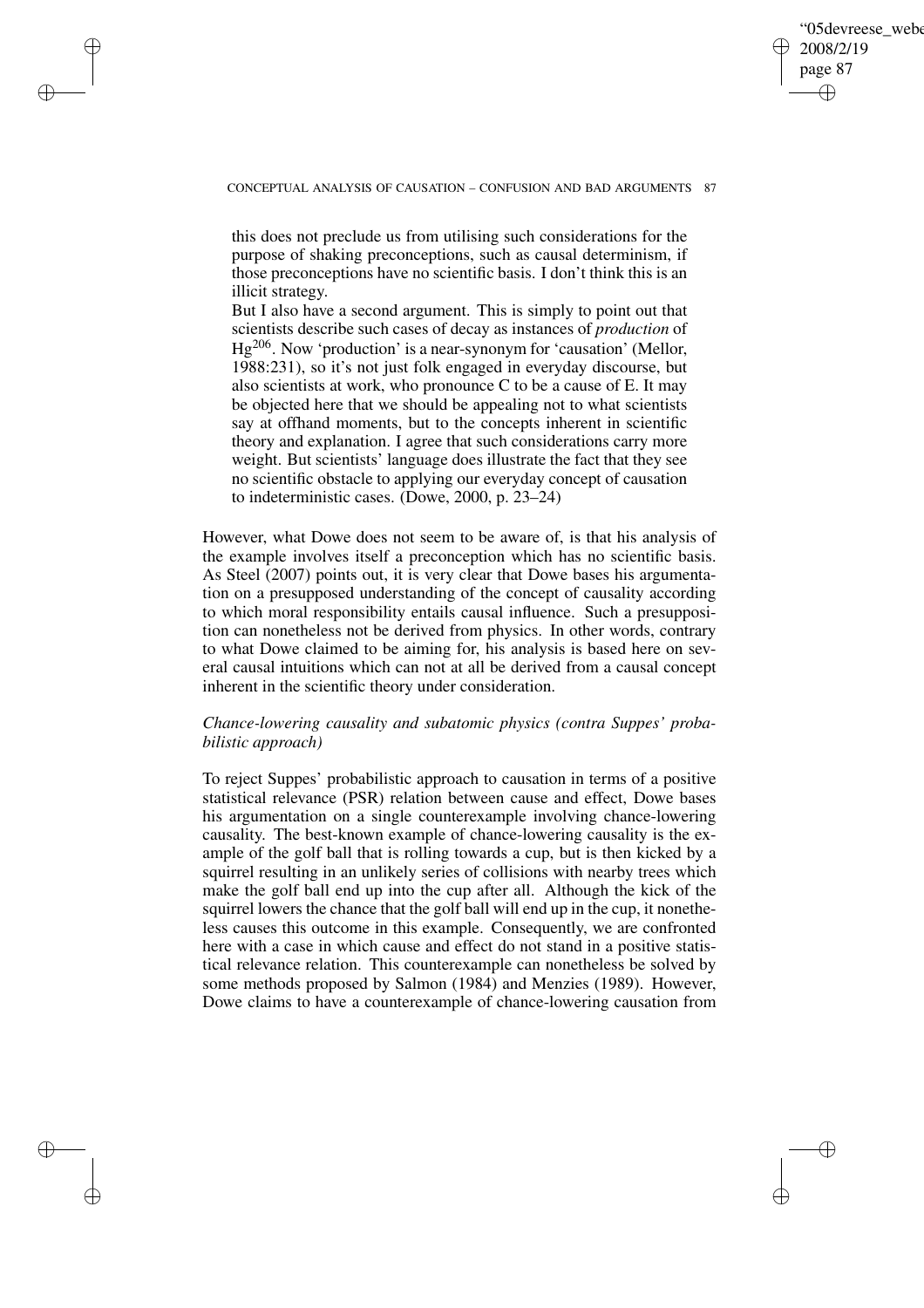'05devreese\_webe 2008/2/19 page 88 ✐ ✐

✐

✐

#### 88 LEEN DE VREESE AND ERIK WEBER

subatomic physics, which would not be solvable by way of these methods. Suppose an unstable atom may decay by various paths, namely  $A \rightarrow B \rightarrow$ E,  $A \rightarrow C \rightarrow E$  or  $A \rightarrow C \rightarrow D$  (in which A stands for the existence of an unstable atom  $a$ , and the other capital letters stand for the event of the production of the atoms  $b, c, d$ , and  $e$ ). Suppose further that the probabilities are as follows:  $P(C) = 1/4$ ;  $P(E|C) = 3/4$ ;  $P(B) = 3/4$ ;  $P(E|B) = 1$ . Take now a particular instance where the decay process moves along the path A  $\rightarrow$  C  $\rightarrow$ E. We would then be inclined to say that the production of the atom  $c$  is the cause of the production of the atom e. However, there is no positive statistical relevance relation between C and E, since  $P(EC) = 3/4 < P(E) = 15/16$  $(P(E)$  equals  $P(C) \cdot P(E|C) + P(B) \cdot P(E|B)$ . A method proposed by Menzies (1989), namely to specify the effect E more closely, would be able to bring a solution:

Take E' to be the production of atom e together with an  $\alpha$  particle and  $E''$  to be the production of atom e together with a  $\beta$  particle. [...] Then P(E'|C) = 3/4, but P(E') = 3/4 × 1/4 = 3/16, which is less than  $P(E'|C)$ . Hence C and E' stand in the right PSR relation. So,  $\frac{1}{2}$  according to the probability relations, B causes E'' and C causes E'; but we cannot say B causes E or C doesn't cause E, because this is description at the wrong level. (Dowe, 2000, p. 36)

Dowe nonetheless does not want to accept this as a solution. His arguments lean on an analogy with ordinary causal talk:

[...] in insisting on fragile events (closely specified events) we are moving away from ordinary causal talk. Normally we would suppose that if C caused E', then C caused E (where  $E'$  is a closer specification of the event E). If smoking caused my lung cancer together with some other side effect, then we happily say that smoking caused my lung cancer, *simpliciter*. [. . .] Or if my cancer caused me to die in pain, then my cancer caused me to die. So at least sometimes in ordinary causal talk there is an entailment concerning the effect-event: where the fine-grained event is caused, the coarsegrained event is caused. This relation is not mirrored by an account that insists on fine-grained effect-events. Thus it follows from this approach that much of our causal talk is literally false, since it does not describe events to a sufficient extent. Given that we are seeking an empirical analysis, that we move away from ordinary causal talk is not in itself such a bad thing, provided we have sound physical reasons. But there is no clear physical picture here to appeal to. (Dowe, 2000, p. 36)

✐

✐

✐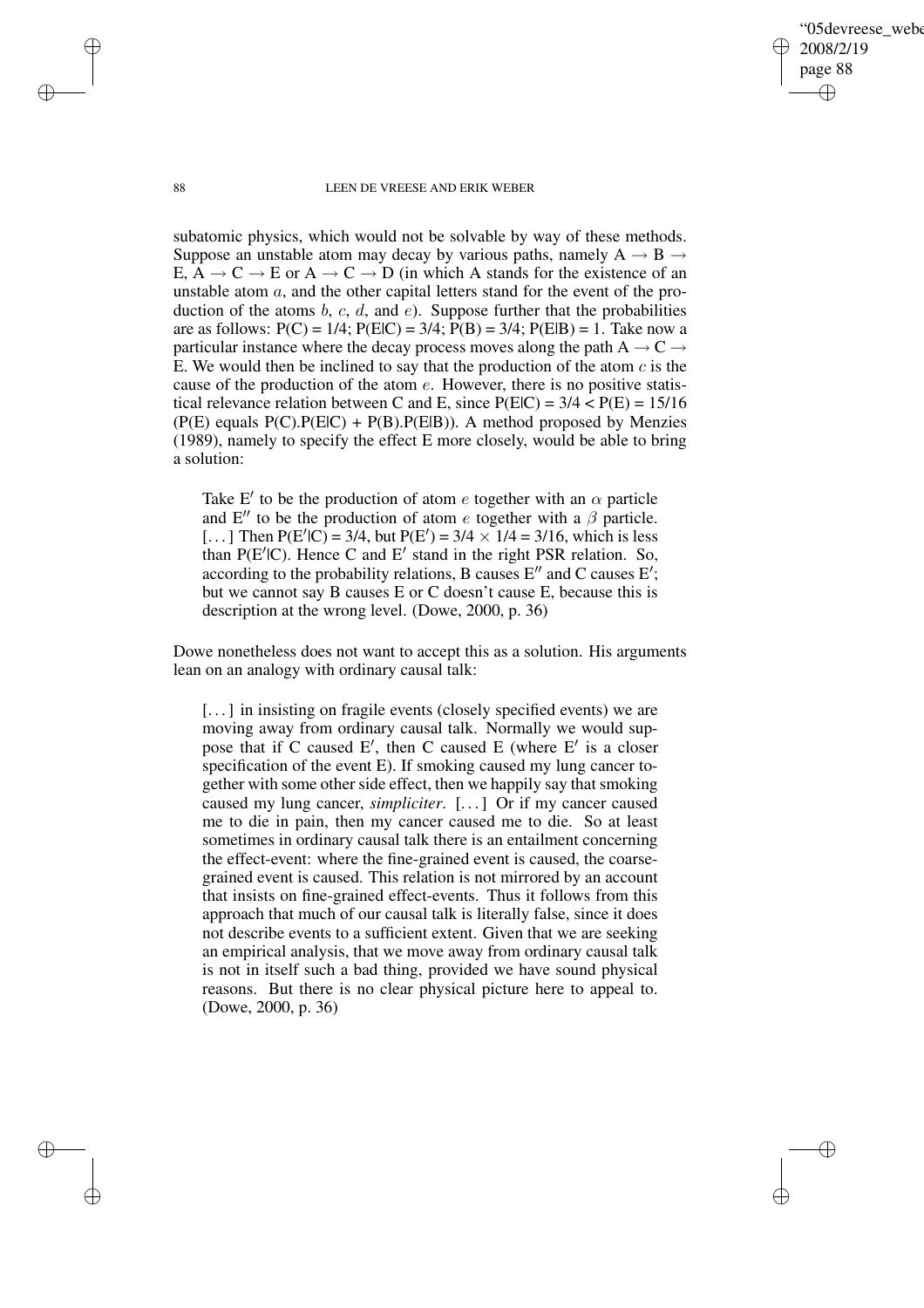✐

## CONCEPTUAL ANALYSIS OF CAUSATION – CONFUSION AND BAD ARGUMENTS 89

In other words, Dowe himself admits that the intuitions on which his analysis of the example is based, is not supported by physical theory itself, but rather by his own intuitions regarding the right way to analyse the example.

## *Spaceship (contra transference account)*

✐

✐

✐

✐

The example of the spaceship is used by Dowe as a counterexample against transference theories. The key idea of these theories is that a cause transfers something, such as energy, to its effect. Dowe counters:

There is a type of causation quite different from the type envisaged by the transference theorists, and one that the transference theory rules out of court. This is the case where an object persisting in time is thought of as a causal process. One persuasive example is when an object's inertia is the cause of its continuing motion. For example, consider a spaceship moving through space with constant rectilinear motion, not acted on by any force. We should say that the cause of its continuing motion is its own inertia, and indeed, that earlier states are the causes of the later states. But there is no transfer of energy or momentum from one object to another — in fact, there is no causal interaction. That it fails to allow for such cases of causation is a short-coming of the transference theory. (Dowe, 2000, p. 52)

Dowe argues that this is supported by what science teaches us about how causation works. He substantiates this claim by referring to earlier, similar objections, which were nonetheless refuted. He further refers to the fact that the spaceship moves according to Newton's First Law, which states that a body will continue in motion unless acted on by a force. Dowe argues that "*To say, as one would if one were to deny that the body's inertia is a cause of its own motion, that Newton provided no causal explanation is to take special pleading too far [. . .]*" (Dowe, 2000:53). Dowe nonetheless seems to confuse two things here: namely, the fact that the spaceship has a property (namely what is called "inertia") which can explain its behaviour, and which is supported by Newton's First Law, and the fact that this property itself would be an instance of a causal process. The former cannot support the latter. Hence here again, instead of scientific theories, it seems to be Dowe's intuition that persistence should be seen as causation which supports his rejection of the transference account.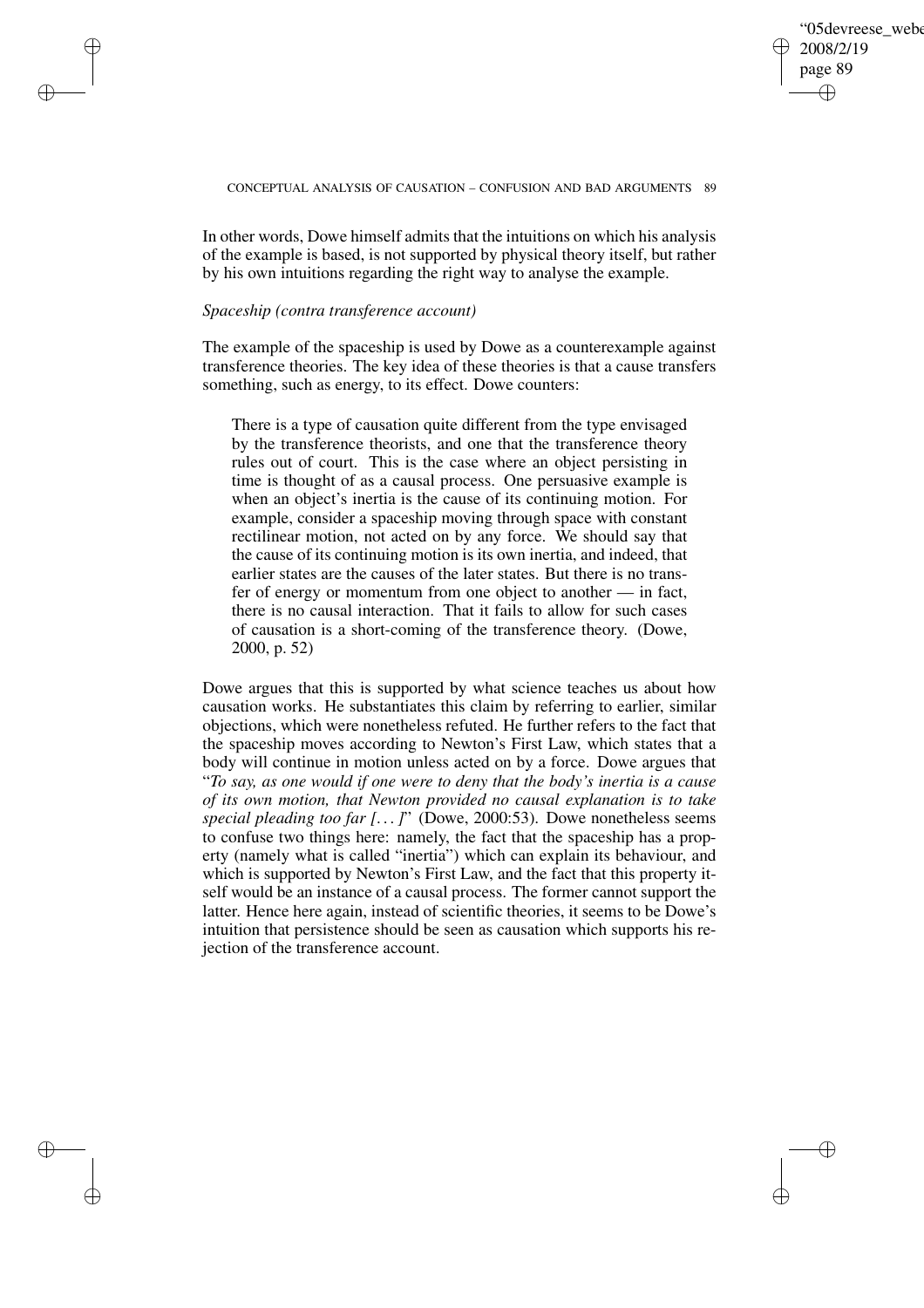'05devreese\_webe 2008/2/19 page 90 ✐ ✐

✐

✐

### 90 LEEN DE VREESE AND ERIK WEBER

*3.2.* In all the cases above, the intuitions attached to the examples are in the first place Dowe's intuitions, which we are supposed to share.<sup> $\overline{1}$ </sup> The fact that Dowe regards conflicts with our intuitive judgments about particular cases as arguments against rival conceptual analyses, is of course no problem: this is what every good conceptual analyst must do if his/her aim is descriptive. The problem is that he does not use this standard for judging his own theory. Dowe argues that it is no shortcoming of his theory that it excludes omissions and preventors as causes, since these are no real causes, according to him. We, ordinary people, are in fact mistaken if we handle omissions and preventors as "real causes" in our everyday causal judgements. Apparent counterexamples to his theory are labelled "causation\*" (Dowe, 2000) or "quasi-causation" (Dowe, 2004). If Dowe would use the same standards to judge his own theory as he used for rival theories, he would conclude that the causal intuitions of the majority of ordinary language users falsify his account. But he concludes, on the contrary, that our intuitions are wrong. In the clash between theory and intuitions, theory is suddenly given priority: our intuitions must be revised.

The result of this double standard is that Dowe's analysis is unconvincing from a descriptive point of view: a descriptive conceptual analyst must respect intuitions. From a revisionist point of view, it is also unconvincing. A revisionist conceptual analyst must give us a reason why in the specific cases he indicates, our intuitions must be changed. Dowe does not answer this question. His revisionism is therefore arbitrary.

Here are some examples, referred to by Dowe, of cases that intuitively contradict his theory:

\* Clearly, your failure to regularly clean your teeth is the cause of your tooth decay.

\* I caused her death by holding her head under water for five minutes.

\* The hospital administration caused the death of an elderly patient by refusing to release funds to ship expensive equipment from the USA and thereby allowing her to die by "natural causes". (Dowe, 2004, p. 190–191)

Though he is aware of these conflicts, he refuses to see this as a problem for his theory. He proposes to rename them as quasi-causation:

✐

✐

✐

<sup>1</sup> Conceptual analysts always have to assume that their intuitions are shared by the majority of the language users. This assumption may be problematic, but we cannot discuss the methodological problems related to it in this paper.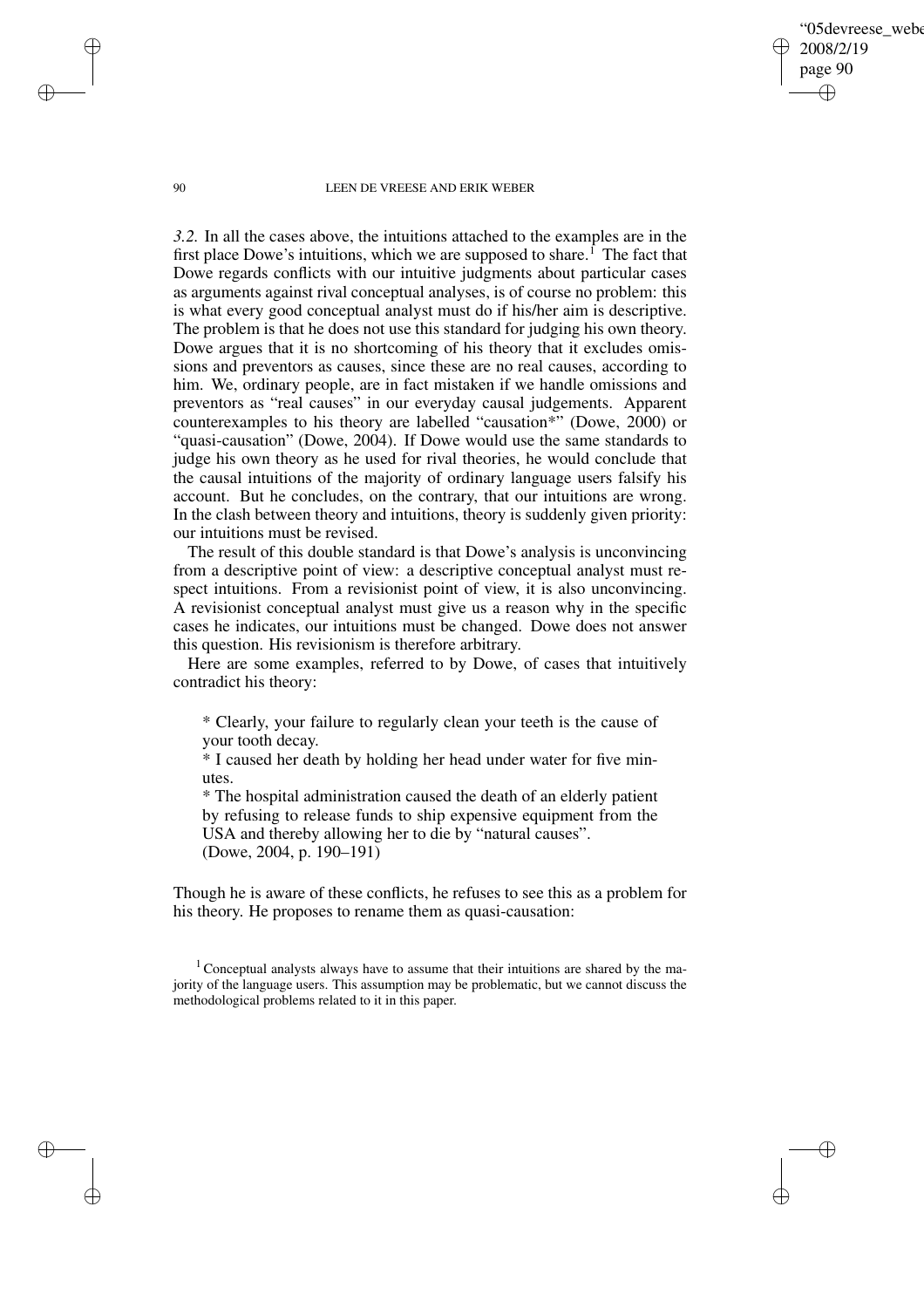## '05devreese\_webe 2008/2/19 page 91 ✐ ✐

✐

✐

## CONCEPTUAL ANALYSIS OF CAUSATION – CONFUSION AND BAD ARGUMENTS 91

✐

✐

✐

✐

Events that we think of as negative may turn out really to be positive. In those cases, apparent omissions and preventions turn out to be cases of ordinary genuine causation. Alternatively, apparently positive events may turn out to be negative events and, consequently, cases of apparently genuine causation may turn out to be omissions or preventions. The latter is especially convincing. Take the case of "causing" drowning. Actually, this is quasi-causation, since holding her head under water prevents her from getting oxygen. Thus there is an epistemic blur between quasi-causation and causation.

So, preventions and omissions may be very much more commonplace than we commonly recognize. "Smoking causes heart disease," but perhaps the actual effect of smoke is to prevent normal processes from impacting certain cells in a certain way, so that, in the absence of those processes, diseased cells prosper (causation by omission).

These considerations are of merely epistemic concern. We may not know whether a given case is a prevention or genuine causation, but the conceptual distinction between genuine causation and omission/preventions is clear enough. (Dowe, 2004, p. 194)

What Dowe does, is simply to deny a part of our causal intuitions, such that he does not need to take care of what Hall calls *counterfactual dependence*. Such arbitrary proposal for revising our intuitive causal judgments is unacceptable from a methodological point of view. Given the possible aims of conceptual analysis, we should either take intuitive judgments as prior to theory (descriptive aim) or offer reasons for revising a specific part of our intuitions. Only in this way, progress towards better theories can be made.

Summarizing the results of this section, we can say that Dowe is confused about his aims. His idea of empirical analysis is problematic because the difference with conceptual analysis is (at least) unclear. If we treat Dowe's theory as a conceptual analysis, the way he argues makes it problematic both as a descriptive and as a revisionist conceptual analysis.

## 4. *Jim Woodward's monistic analysis in* Making Things Happen

*4.1.* When developing his manipulationist theory in terms of invariance under interventions, Woodward (2003) was in search for a single, univocal set of causal criteria, apt to get a grip on our everyday notion of cause. His theory seems indeed applicable to a wide range of cases. However, he as well rejects certain causal intuitions in favour of his manipulationist approach: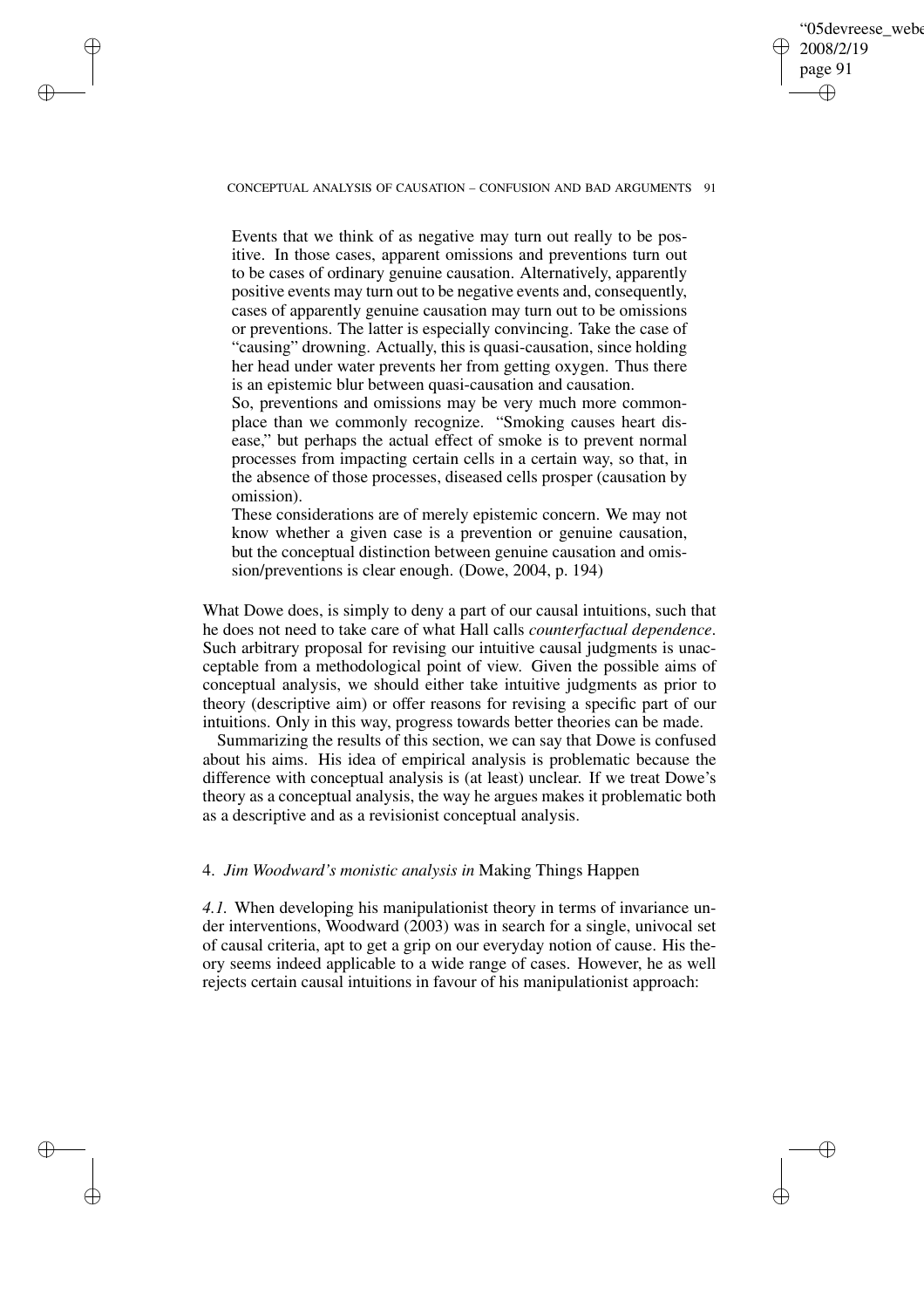92 LEEN DE VREESE AND ERIK WEBER

'05devreese\_webe

2008/2/19 page 92

✐

✐

✐

✐

One consequence of these considerations is that a number of properties or conditions that are often thought to be causes are at best problematic candidates for this role; examples include the property of being a member of a certain species, being a member of a particular race, and being a certain age. In each case, the notion of an intervention that changes the values of these "variables" does not appear to be well-defined. It might be thought that it is an arbitrary stipulation to claim that such properties cannot be causes, but in fact,  $[...]$ , causal claims involving them are genuinely unclear precisely because it is unclear what hypothetical experiments to associate with them. (Woodward, 2003, p. 113–114)

This means that it would be incorrect to judge that a woman's sex or race can be the cause of her treatment by others, for example, of being fired. The reason is that there is no intervention which is able to change, for example, the variable "being a woman". What can be a cause of being fired according to Woodward, are the ideas an employer has about women, since these ideas seem to be able to be changed under interventions. Woodward clearly insists here on making a revision which is not in line with our commonsense notion of "cause". This revision seems solely based on the characteristics of Woodward's own theory, and as a result, it is arbitrary:

A manipulability account implies that for something to be a cause we must be able to say what it would be like to change or manipulate it. This in turn suggests (as we have been assuming) that within a manipulability framework it is most natural or perspicuous to think of causes and effects not as properties, but as variables, or more precisely, as changes in the values of variables, where one of the characteristics of a variable is that it is capable of taking two or more values and of being changed from one of these values to another.  $[\dots]$ 

Moreover, even with respect to variables that can take more than one value, the notion of an intervention will not be well-defined if there is no well-defined notion of changing the values of that variable. [. . .]

*This restriction on the notion of an intervention to variables for which there is a well-defined notion of change is both implicit in the notion of an intervention itself and also follows from our guiding idea that causal relations are relations that can be used for manipulation and control.* If there is no well-defined notion of changing the value of X, we cannot, even in principle, manipulate some other

✐

✐

✐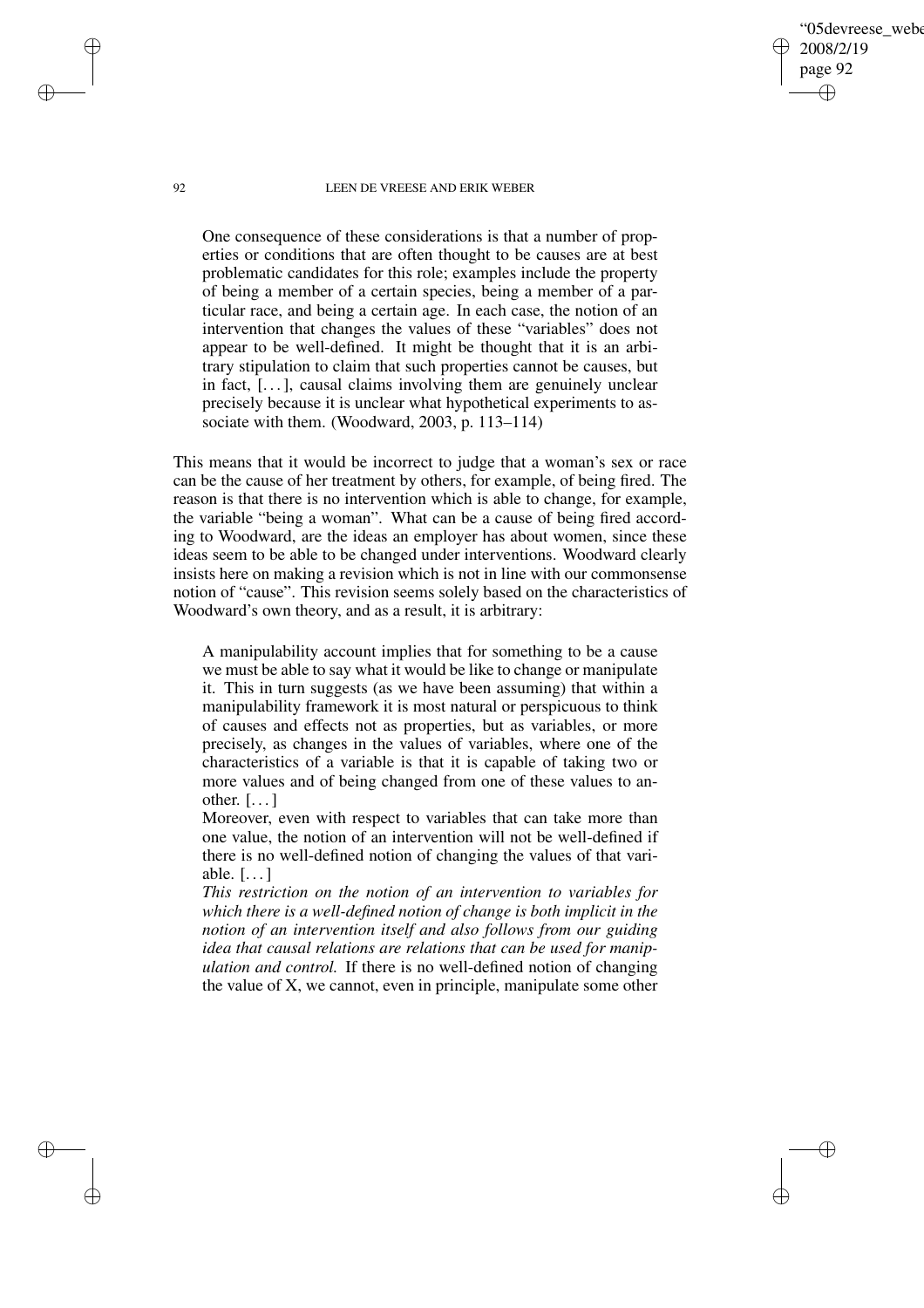✐

### CONCEPTUAL ANALYSIS OF CAUSATION – CONFUSION AND BAD ARGUMENTS 93

✐

✐

✐

✐

variable by changing X. (Woodward, 2003, p. 112–113, emphasis added)

Woodward further explicitly argued against the distinction made by Ned Hall (2004) between causation as dependence and causation as production.<sup>2</sup> Woodward hereby refers to the example of Hall, presented in section 2 of this paper, in which Suzy manages to carry out a bombing because Billy, piloting as her escort, shot down an enemy plane that would otherwise have shot down Suzy's plane. Woodward argues:

Hall's own diagnosis of this example is that we operate with two distinct concepts of causation, one of which ("dependence") involves counterfactual dependence but does not require a spatiotemporally continuous process connecting cause and effect, and the other of which ("production") at least usually requires such a process but not counterfactual dependence. Billy's firing is a cause of the bombing in the dependence sense but not in the production sense. My own view is that we should resist this particular proliferation of "concepts" of causation and that, as the manipulationist account suggests, Billy's firing is straightforwardly a cause of the bombing. (Woodward, 2003, p. 225)

We think that it does no justice to our causal intuitions to claim that Billy's firing (and other omission causes in similar examples) will straightforwardly be taken as a cause, just in the same sense as a production cause (in this case, Suzy's actions) will. One will be inclined to hesitate whether or not to label Billy's intervention as a cause, and one person may conclude that it is a cause, while another may conclude that it is not. Hall's approach does justice to these inconsistencies in our causal intuitions, by indicating that Billy's firing is a cause in one sense, but not in another. Woodward's approach does not seem to do justice to our causal intuitions, and his arguments for this revision of Hall's theory are rather superficial. He refers to the following example from biology to strengthen his point of view:

As an illustration, consider the lac operon model for E. coli due to Jacob and Monod, which was widely regarded as a seminal discovery in molecular genetics. When lactose is present in its environment, E. coli produces enzymes that metabolize it, but when lactose is absent, these enzymes are not produced. What determines

<sup>2</sup> Woodward uses an unpublished draft version of Hall's paper, which was published one year after Woodward's book.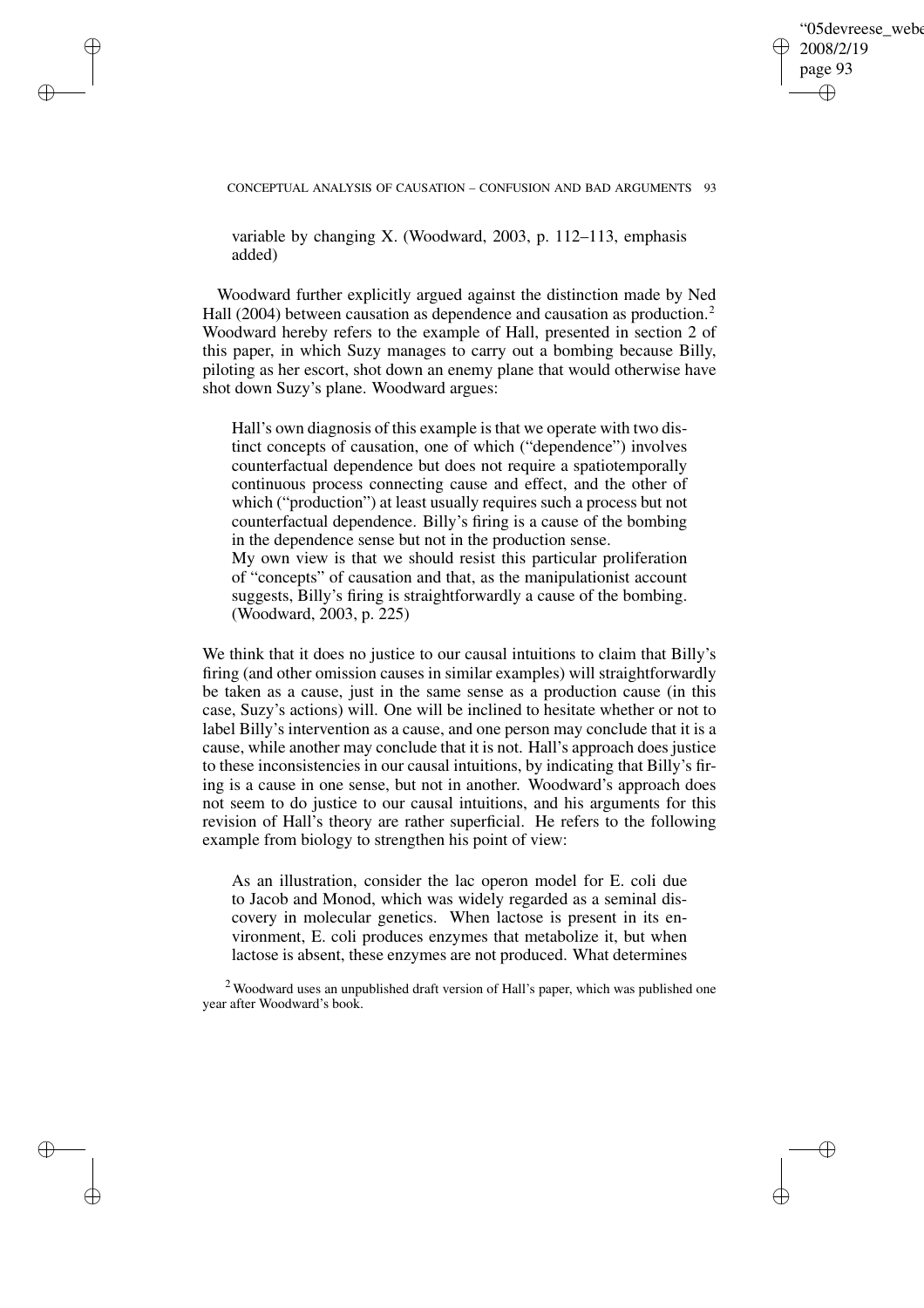#### 94 LEEN DE VREESE AND ERIK WEBER

'05devreese\_webe

2008/2/19 page 94

✐

✐

✐

✐

whether these enzymes are produced? According to the model proposed by Jacob and Monod, there are three structural genes that code for the enzymes as well as an operator region that controls the access of RNA polymerase to the structural genes. In the absence of lactose, a regulatory gene is active which produces a repressor protein which binds to the operator for the structural genes, thus preventing transcription. In the presence of lactose, allolactose, an isomer formed from lactose, binds to the repressor, inactivating it and thereby preventing it from repressing the operator, so that transcription proceeds. Biologists describe this as a case of "negative control". Unlike "positive control," in which "an inducer interacts directly with the genome to switch transcription on" (Griffiths, Miller, Suzuki, Lewontin, and Gelbart 1996, p. 550), the inducer in this case, allolactose, initiates transcription by interfering with the operation of an agent that prevents transcription. [. . .] A causal relationship is clearly present between the presence of allolactose and the production of the enzymes, and the former figures in the explanation of the latter, but there is no transfer of energy from, or spatiotemporally continuous process linking, the two. (Woodward, 2003, p. 225–226)

Following Hall, allolactose would be a cause in the dependence sense, but not in the production sense. In contrast, Woodward defends the conclusion of his manipulationist account following which allolactose should be straightforwardly taken as a cause, without making any distinctions with regard to those inducers involved in what biologists refer to as "positive control". Woodward argues thus that biologists also seem to refer to both of these causes as just straightforward causes, and this convinces him that one does not need Hall's distinction. We think that Woodward is too fast in making this conclusion. In fact, Woodward's example conflicts with his own conclusion, since biologists do make a distinction. Although they refer to both kinds of influence of inducers as "causes", they introduce the labels "positive control" and "negative control" to discriminate between both. These labels clearly refer to two discernable ways of causing the transcription. Consequently, also this revision of our causal intuitions seems to be based on the characteristics of Woodward's own theory, and his belief in it, rather than on convincing arguments.

A counterfactual theory of the sort outlined above is the obvious candidate for capturing this relationship. Allolactose induces or causes production of the enzymes because production would occur when it is introduced via a

✐

✐

✐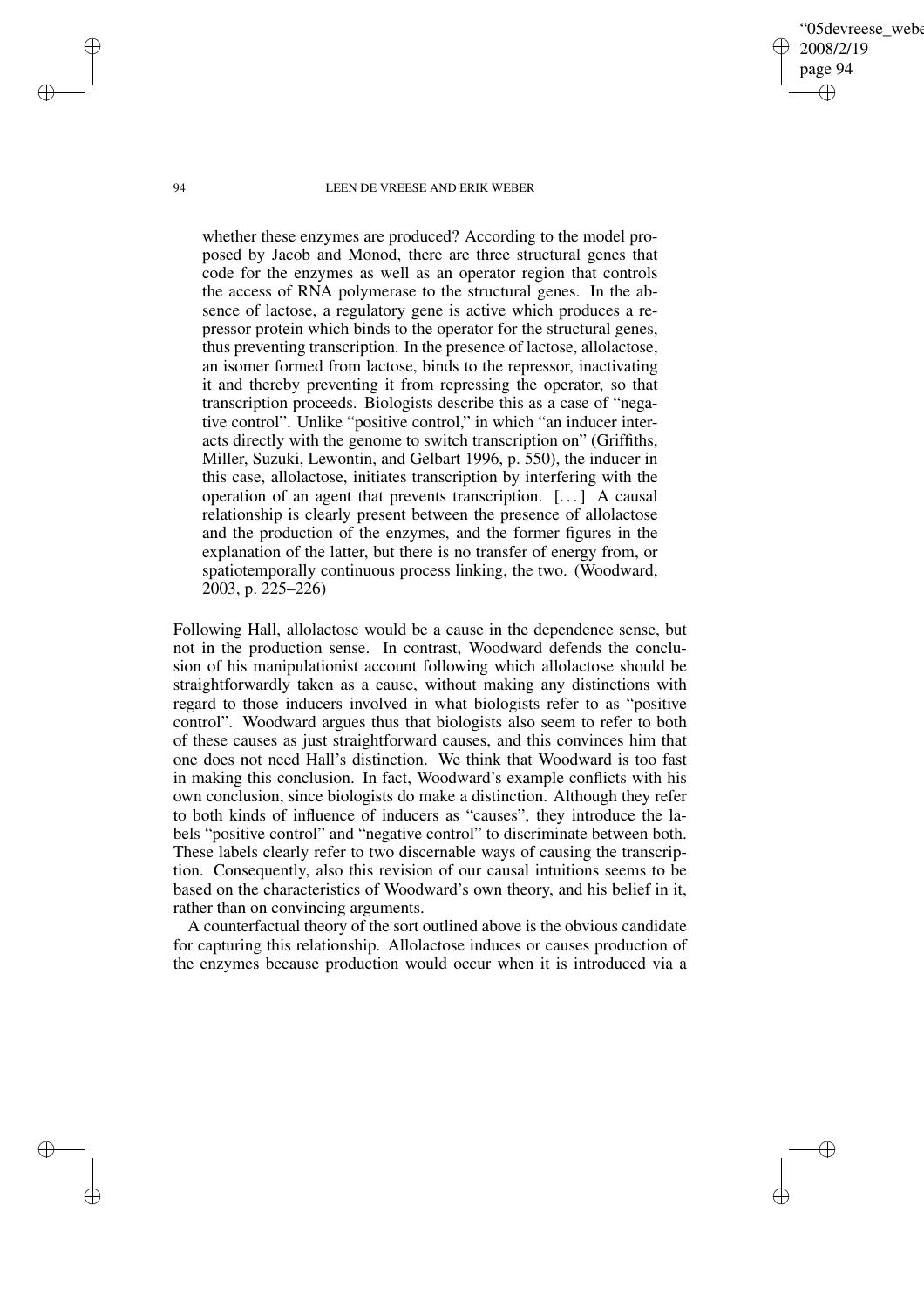✐

properly designed experimental manipulation and would not occur in its absence, again assuming a properly designed experiment in which some other inducer is not present.

*4.2.* Woodward's aim is to give a revisionist conceptual analysis:

✐

✐

✐

✐

My project is certainly different in its results from the kind of empirical analysis executed by Dowe. (I leave it to the reader to decide whether it counts as discovering "what causation is.") But although a significant portion of what I attempt does involve a description of ordinary and scientific usage and judgment, my project goes well beyond this — it is not just "conceptual analysis," in the sense described above  $[$  by  $D$ owe $]$ <sup>3</sup>. First, my focus is not just on how people use words, but on larger practices of causal inference and explanation in scientific and nonscientific contexts, practices that involve substantial non-verbal components. Second, one of my aims is to make distinctions among different sorts of causal and explanatory claims, distinctions that are often overlooked by those who make such claims. This is not just a matter of describing universally accepted uses. A third and more fundamental difference between my project and conceptual analysis, as conceived above, is that my project focuses on (what I take to be) the purposes or goals behind our practices involving causal and explanatory claims; it is concerned with the underlying point of our practices. Relatedly, my project has a significant *revisionary* or *normative* component: it makes *recommendations* about what one ought to mean by various causal and explanatory claims, rather than just attempting to describe how we use those claims. It recognizes that causal and explanatory claims sometimes are confused, unclear, and ambiguous and suggests how these limitations might be addressed. (Woodward, 2003, p. 7)

[A]lthough fit with (and illumination of) generally accepted judgments and practice, both in ordinary life and in science, is an important constraint, it does not follow, for the reasons described above, that our only goal should be the description of how ordinary folk (or experts) use words like "cause" and "explanation". (Woodward, 2003, p. 8)

<sup>3</sup> Woodward means here: descriptive conceptual analysis.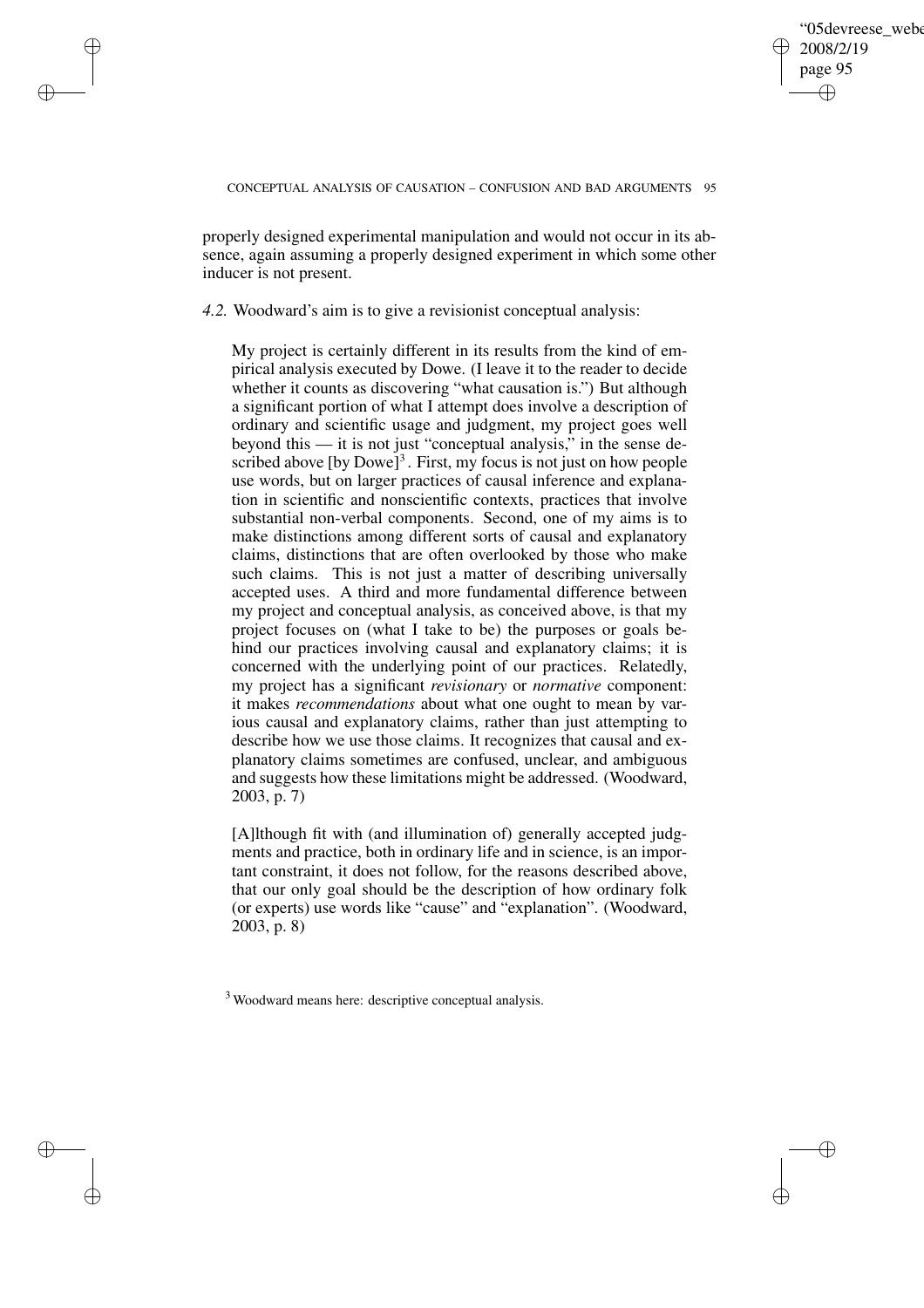'05devreese\_webe 2008/2/19 page 96 ✐ ✐

✐

✐

96 LEEN DE VREESE AND ERIK WEBER

Woodward's aim is clear. In that respect he scores better than Dowe. But from a revisionist point of view, his argumentation strategy is unconvincing. The revisions which Woodward proposes are arbitrary. As is clear from the examples given in 4.1., he gives no reasons why some intuitions must be respected while others must be changed. Woodward only gives a general justification for a revisionist attitude: ordinary talk is sometimes ambiguous and confused. But that is not enough: a revisionist who wants to revise our causal talk in a completely different direction (like Dowe) can also claim that he solves ambiguity and confusion. Arguments for specific revisions are missing.

# 5. *The future of conceptual analysis of causation*

A first lesson we can draw is that conceptual analysts should always set themselves a clear aim (descriptive or revisionist analysis) and make that aim explicit in their writings. Then they should adopt an appropriate argumentation strategy, one that fits their aim. In 5.1. and 5.2. we discuss what this implies for respectively the descriptive and revisionist variant of conceptual analysis.

*5.1.* In order to discuss how descriptive conceptual analysts can and should proceed, we summarise Hall's theory as follows:

## *Hall dualism*

(1) In each case where we intuitively say that C causes E, there is a counterfactual dependence relation or a production relation between C and E.

(2) In most cases where we intuitively say that C causes E, there is both a counterfactual dependence relation and a production relation between C and E.

(3a) There are cases in which we intuitively say that C causes E, though there is only a counterfactual dependence relation (and no production relation).

(3b) There are cases in which we intuitively say that C causes E, though there is only a production relation (and no counterfactual dependence relation).

(4) There is no overarching concept available which can adequately account for  $(1)$ – $(3b)$ .

(5) If there is a counterfactual dependence relation or a production relation between C and E, we intuitively say that C causes E.

(Conclusion) The best conceptual analysis of causation is: "C causes E if and only if [E counterfactually depends on C] or [there is a production relation between C and E]."

✐

✐

✐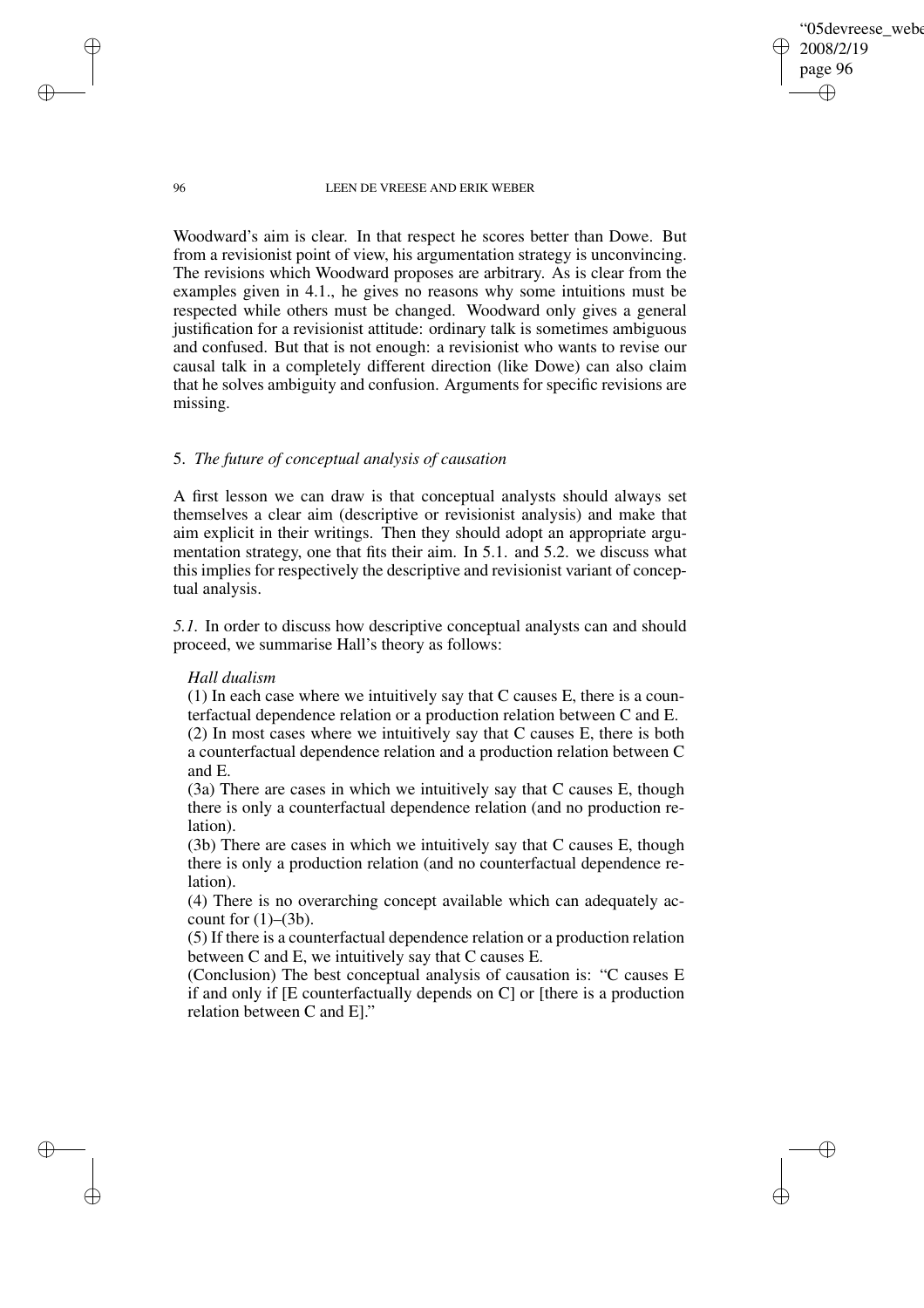✐

## CONCEPTUAL ANALYSIS OF CAUSATION – CONFUSION AND BAD ARGUMENTS 97

A descriptive conceptual analyst cannot discard the examples supporting (3a) and (3b). Nevertheless, *Hall dualism* can still be opposed in three ways.

First, one can argue that it does not go far enough, because clause (1) is incorrect. A counterexample to Hall's approach that might be used by someone who takes this road is the example referred to in section 2.2. in which Suzy is piloting a bomber, Billy is escorting her in a first fighter plane, and a second escort is ready to help Suzy with a second fighter plane.

Second, one may argue that (5) is not correct. Longworth (2006) gives criticism of this type. One of his examples is this:

Automobile Accident: Billy is driving steadily down a deserted highway when suddenly, without warning, a truck ploughs into the side of his car. It is later revealed that the driver of the truck was heavily intoxicated and had run a red light. (p. 62)

Because we intuitively would say that Billy's driving steadily down the deserted highway is not a cause of the accident, this example — according to Longworth — demonstrates that Hall's production and dependence are *not even jointly sufficient* for causation. We need an extra criterion.

These criticisms do not lead to a radically new theory. The first criticism can be coped with by adding a third relation, resulting in a threefold instead of a dual definition. The second criticism can be coped with by redefining the causal relations distinguished by Hall. One might then, for example, introduce an additional criterion in order to distinguish dependence and production relations that correspond to a causal relation from the other ones. In both cases, the resulting theory fits the following general scheme:

## *Hall-type pluralism*

✐

✐

✐

✐

(1) In each case where we intuitively say that C causes E, one of the relations  $A_1, \ldots, A_n$  is present.

(2) In most cases where we intuitively say that C causes E, all the relations  $A_1, \ldots, A_n$  are present.

(3) For every  $A_i$  there are cases in which we intuitively say that C causes E, although this relation is not present (while the others are).

(4) There is no overarching concept available which can adequately account for  $(1)$ – $(3)$ .

(5) If one of the relations  $A_1, \ldots, A_n$  is present between C and E, we intuitively say that C causes E.

(Conclusion) The best conceptual analysis of causation is: "C causes E if and only if at least one of the relations  $A_1, \ldots, A_n$  is present."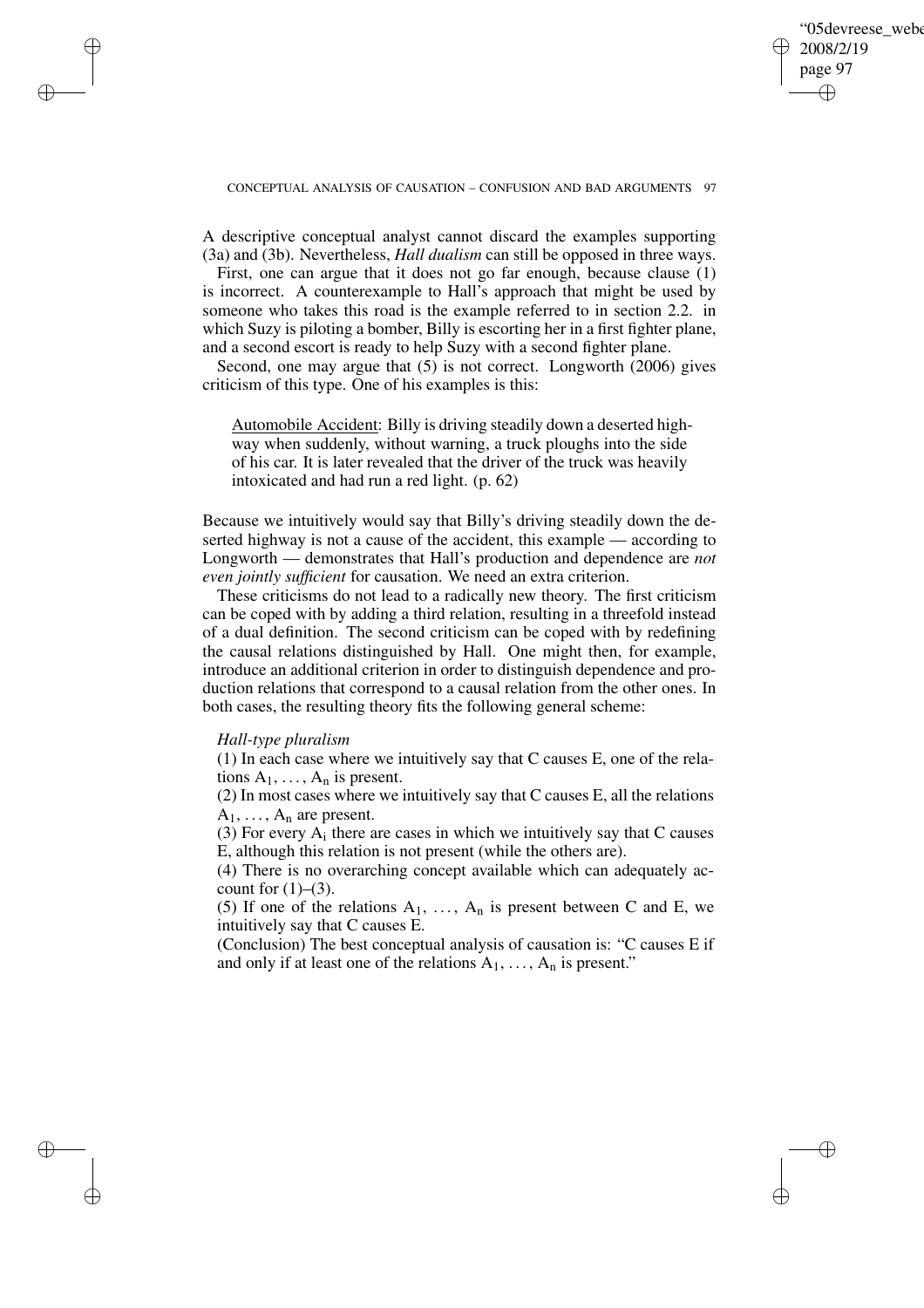'05devreese\_webe 2008/2/19 page 98 ✐ ✐

✐

✐

#### 98 LEEN DE VREESE AND ERIK WEBER

 $A_1, \ldots, A_n$  refer to possible relations between C and E as specified by the corresponding causal concepts, each of these concepts being a specific collection of criteria providing a description of the kind of causal relation involved. Hall's conceptual analysis is a dualistic instance of this scheme, with two relations. The two criticisms mentioned above can lead to more complex instantiations of this scheme, but in no way they lead us to a monist conceptual analysis.

A monist has only one option: he has to argue that clause (4) is incorrect. This is difficult, but not impossible. The difficulty is to avoid to become too vague and uninformative. Let us substantiate this claim by considering how a monist could reply to Hall. It is possible that the two relations, production and dependence, have something in common. Hall seems to assume that in both cases, the causal factor should precede the effect factor, which excludes backward causation. However, this criterion does not suffice as a specification of what causation is, since there are much more relations in which one factor precedes another without necessarily causing it (a typical example of which is the succession of the rising of the sun and the moon; more generally: all non-simultaneous effects of a common cause). Hence, one will need to search for additional criteria to define the overarching concept that the monist needs. Simply taking "the greatest common divisor" of production and dependence will not do, because then we incorporate noncauses as well. To unify the two kinds of causation discerned by Hall in a univocal concept, and meanwhile keeping out non-causes, seems not easy at all. However, although it is not straightforward to find such a monist causal concept, the possibility that it is found cannot be excluded.

*5.2.* Revisionist conceptual analysts face a completely different problem: theory choice. They should try to develop arguments supporting their specific revisions. A possible route is the epistemological one: one could try to argue that there are epistemological differences. That is the only strategy that we could think of. This illustrates that the problem is a tough one: we don't think Dowe and Woodward were lazy revisionists. It is just very difficult to find a good argument for a specific revision. Maybe this means that revisionist conceptual analysis must be given up, because it is bound to be arbitrary.

## 6. *Conclusion*

We have argued that here are serious methodological problems with the way Phil Dowe and Jim Woodward defend their monistic theories. The dualist Ned Hall scores better from a methodological point of view. However, this does not entail that Hall is right. But progress in the conceptual analysis

✐

✐

✐